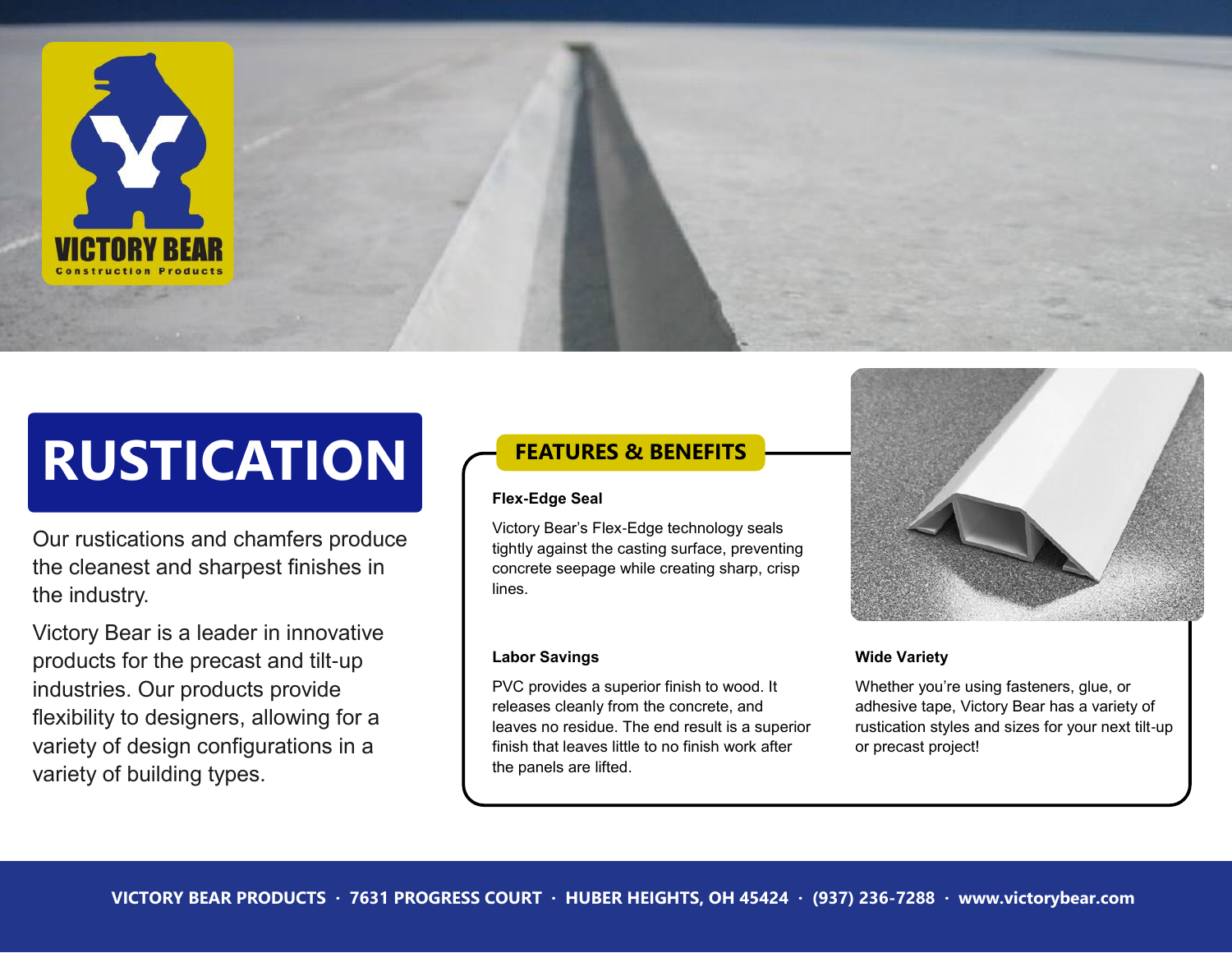#### **Standard Series Rustication**

| Part<br><b>Number</b> | <b>Part Name</b>              | <b>Width</b><br>''A'' | <b>Height</b><br>$^{\prime\prime}$ B" | <b>Width</b><br>$^{\prime\prime}$ C" | <b>Chamfer</b><br>Angle | Pieces<br>Per Box | Ft. Per<br><b>Box</b> | Soft PVC<br>Seal? |
|-----------------------|-------------------------------|-----------------------|---------------------------------------|--------------------------------------|-------------------------|-------------------|-----------------------|-------------------|
| 800                   | 2.0 Rustication               | 2"                    | 0.5''                                 | 1 <sup>''</sup>                      | $45^\circ$              | 24                | 192                   | <b>NO</b>         |
| 715                   | 2.0 Rustication               | 2"                    | 0.75''                                | 1 <sup>''</sup>                      | $56^\circ$              | 18                | 144                   | <b>YES</b>        |
| 729                   | 2.0 Rustication (Low Profile) | 2"                    | 0.5''                                 | 1.375"                               | $60^\circ$              | 22                | 176                   | <b>NO</b>         |
| 743                   | 2.25 Rustication              | 2.25''                | 0.75''                                | 0.75''                               | $45^\circ$              | 18                | 144                   | <b>NO</b>         |
| 712                   | 2.5 Rustication               | 2.5''                 | 0.75''                                | 0.9375"                              | $45^\circ$              | 12                | 96                    | <b>NO</b>         |
| 730                   | 3.0 Rustication (Low Profile) | 3''                   | 0.5''                                 | 2.375"                               | $60^\circ$              | 12                | 96                    | <b>NO</b>         |
| 713                   | 3.5 Rustication               | 3.5''                 | 0.75''                                | 2"                                   | $45^\circ$              | 20                | 160                   | <b>NO</b>         |
| 723                   | 4.0 Rustication               | 4"                    | 0.75''                                | 2.5''                                | $45^\circ$              | 20                | 160                   | <b>YES</b>        |
| 714                   | 5.5 Rustication               | 5.5''                 | 0.75''                                | 4"                                   | $45^\circ$              | 14                | 112                   | <b>NO</b>         |
| 747                   | 8.0 Rustication               | 8''                   | 0.75''                                | 6.5''                                | $45^\circ$              | 8                 | 64                    | <b>NO</b>         |
| 876                   | <b>Base Clip</b>              | N/A                   | N/A                                   | N/A                                  | N/A                     | 60                | 480                   | N/A               |

#### **One-Piece Series Rustication**

| Part<br><b>Number</b> | <b>Part Name</b>                | <b>Width</b><br>''A'' | <b>Height</b><br>$^{\prime\prime}$ B" | <b>Width</b><br>$^{\prime\prime}$ C" | Chamfer<br>Angle | <b>Pieces</b><br>Per Box | Ft. Per<br><b>Box</b> | Soft PVC<br>Seal? |
|-----------------------|---------------------------------|-----------------------|---------------------------------------|--------------------------------------|------------------|--------------------------|-----------------------|-------------------|
| 902                   | 1 x % Architectural Rust (Tape) | 1"                    | 0.75''                                | 0.75''                               | $80^\circ$       | 24                       | 288                   | <b>YES</b>        |
| 878                   | % x % Architectural Rust (Tape) | 0.75''                | 0.75''                                | 0.5''                                | $81^\circ$       | 32                       | 384                   | <b>YES</b>        |
| 879                   | 1 x 1 Architectural Rust (Tape) | 1"                    | 1"                                    | 0.75''                               | $83^\circ$       | 18                       | 216                   | <b>YES</b>        |
| 721                   | 2 x % One-Piece Rustication     | 2"                    | 0.5''                                 | 1"                                   | $45^\circ$       | 50                       | 400                   | <b>YES</b>        |
| 321                   | 2 x % One-Piece Rust (Tape)     | 2"                    | 0.5''                                 | 1"                                   | $45^\circ$       | 50                       | 400                   | <b>YES</b>        |
| 709                   | 2 x % One-Piece Rustication     | 2"                    | 0.75''                                | 0.5''                                | $45^\circ$       | 42                       | 336                   | <b>YES</b>        |
| 309                   | 2 x % One-Piece Rust (Tape)     | 2"                    | 0.75''                                | 0.5''                                | $45^\circ$       | 42                       | 336                   | <b>YES</b>        |
| 705                   | 2.25 One-Piece Rustication      | 2.25''                | 0.75''                                | 0.75''                               | $45^\circ$       | 12                       | 96                    | <b>YES</b>        |
| 305                   | 2.25 One-Piece Rust (Tape)      | 2.25''                | 0.75''                                | 0.75''                               | $45^\circ$       | 12                       | 96                    | <b>YES</b>        |
| 724                   | 3 x % One-Piece Rustication     | 3''                   | 1.5''                                 | 0.75''                               | $45^\circ$       | 26                       | 208                   | <b>YES</b>        |
| 324                   | 3 x % One-Piece Rust (Tape)     | 3''                   | 1.5''                                 | 0.75''                               | $45^\circ$       | 26                       | 208                   | <b>YES</b>        |
| 708                   | 3.5 One-Piece Rustication       | 3.5''                 | 0.75''                                | 2"                                   | $45^\circ$       | 18                       | 144                   | <b>YES</b>        |
| 308                   | 3.5 One-Piece Rust (Tape)       | 3.5''                 | 0.75''                                | 2"                                   | $45^\circ$       | 18                       | 144                   | <b>YES</b>        |

## **Snap Series Rustication**

| Part<br><b>Number</b> | <b>Part Name</b>         | <b>Width</b><br>$^{\prime\prime}$ A $^{\prime\prime}$ | Height<br>$^{\prime\prime}$ B" | <b>Width</b><br>$^{\prime\prime}$ C $^{\prime\prime}$ | <b>Chamfer</b><br>Angle | <b>Pieces</b><br>Per Box | Ft. Per<br><b>Box</b> | Soft PVC<br>Seal? |
|-----------------------|--------------------------|-------------------------------------------------------|--------------------------------|-------------------------------------------------------|-------------------------|--------------------------|-----------------------|-------------------|
| 801                   | 1.5 Tri-Snap Rustication | 1.5''                                                 | 0.75''                         | 0''                                                   | $45^\circ$              | 24                       | 192                   | <b>YES</b>        |
| 101                   | 1.5 Snap Rustication     | 1.5''                                                 | 0.5''                          | 1"                                                    | $60^\circ$              | 28                       | 224                   | <b>YES</b>        |
| 756                   | 1.25 Snap Rustication    | 1.25''                                                | 0.5''                          | 0.75''                                                | $60^\circ$              | 32                       | 256                   | YES               |





# **Standard Series**

Our original—Designed for hiding fasteners when attaching to the slab. Base Clip track can be glued or screwed down, and rustication snaps in.

Available with either soft PVC sealing fins, or our rigid PVC "Flex-Edge" seal that seals tightly against the casting surface.

## **One-Piece Series**

Victory Bear's One-Piece Rustication Series can be attached with glue or adhesive tape.

Each of these profiles features soft PVC sealing fins to eliminate the need for caulking against the casting surface.



# **Snap Series**

Victory Bear's Snap Series is designed to enclose and hide fasteners. Can be screwed or glued to casting surface.

Available with soft PVC sealing fins that seal tightly against the casting surface to eliminate the need to caulk.



**VICTORY BEAR PRODUCTS · 7631 PROGRESS COURT HUBER HEIGHTS, OH 45424 · (937) 236-7288**